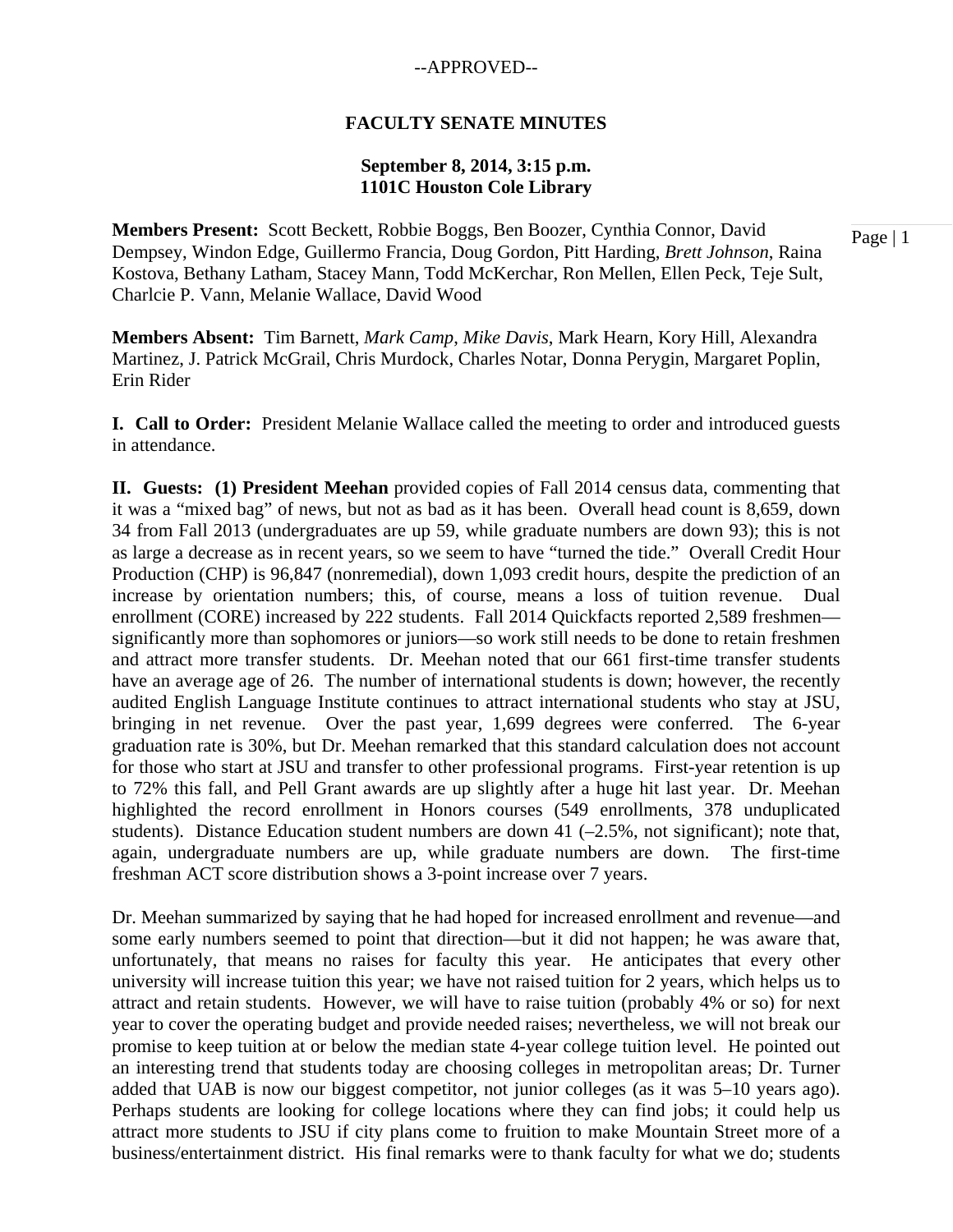tell him that they enjoy JSU because they can actually develop relationships with and talk to their professors—that's how we compete with larger universities. This is Dr. Meehan's last regular Faculty Senate meeting; Dr. Melanie Wallace will represent the faculty on the presidential search committee this year.

\*In recognition of Dr. Meehan's retirement, Dr. Wallace announced that the Faculty Senate  $\frac{1}{\text{Page } |2}$ intended to plant a tree on campus in his honor—to remind him of how "deeply rooted" he is at JSU. She also presented him with a 50th anniversary edition of Shel Silverstein's *The Giving Tree*, which would be given to him permanently after Senators have the opportunity to sign the book.

**(2) Dr. Rebecca Turner (Provost and VPASA)** pointed out that financial aid regulations are a "daily changing landscape" for us. It would be advantageous to have only one summer term, so we will be wrestling with that question. Departments should find out what their students need and what they will actually take—in the summer and schedule course offerings accordingly in a more strategic fashion. The promotion and tenure call has gone out; binders can be picked up in Dr. Turner's office. In response to a question about making the process electronic, Dr. Turner replied that the summary could probably be done electronically in the future, but supporting evidence would be more difficult to submit electronically.

**(3) Dr. Rosalynn Martin, PHR, Director of Human Resources** since April 2011, invited faculty to the first annual employee appreciation ice cream social on Oct. 3 at the Alumni House from 3:00–4:15 p.m.; personal invitations will be mailed Sept. 22. She announced that the 2014 administrator review should arrive Sept. 15 by email, allowing faculty to anonymously give feedback on their department head.

**(4) Allyson Barker, Controller and acting VP, Administrative and Business Affairs**, commented that her staff have worked to get financial aid refunds to students as quickly as possible; they have also automated book vouchers so that students can more efficiently use their financial aid at our bookstore.

**(5) KaSandra Russaw, PHR, Benefits Manager,** reminded faculty of the Sept. 10 PEEHIP open enrollment online deadline. A new PEEHIP wellness screening is required by May 15, 2015, to avoid a premium increase; there will be information sessions on campus Oct. 1 and there will be limited on-campus screening sessions on Oct. 10. There are screening forms to be used by a primary care physician; no copay is required if the visit is strictly for preventative services. She referred faculty to the PEEHIP website for clarification (http://www.rsaal.gov/index.php/members/peehip/), particularly the September *Advisor* (http://www.rsaal.gov/index.php/members/peehip/pubs-forms/peehip-newsletters).

**(6) Vinson Houston, VP, Information Technology,** introduced Evelyn Bragg, Director of Learning Technology. One of her primary duties will be to serve as liaison between faculty and the division of Information Technology; thus, he will encourage her to attend Faculty Senate meetings.

**III. Approval of Minutes**: The May 2014 meeting minutes were approved.

**IV. Unfinished Business: none.**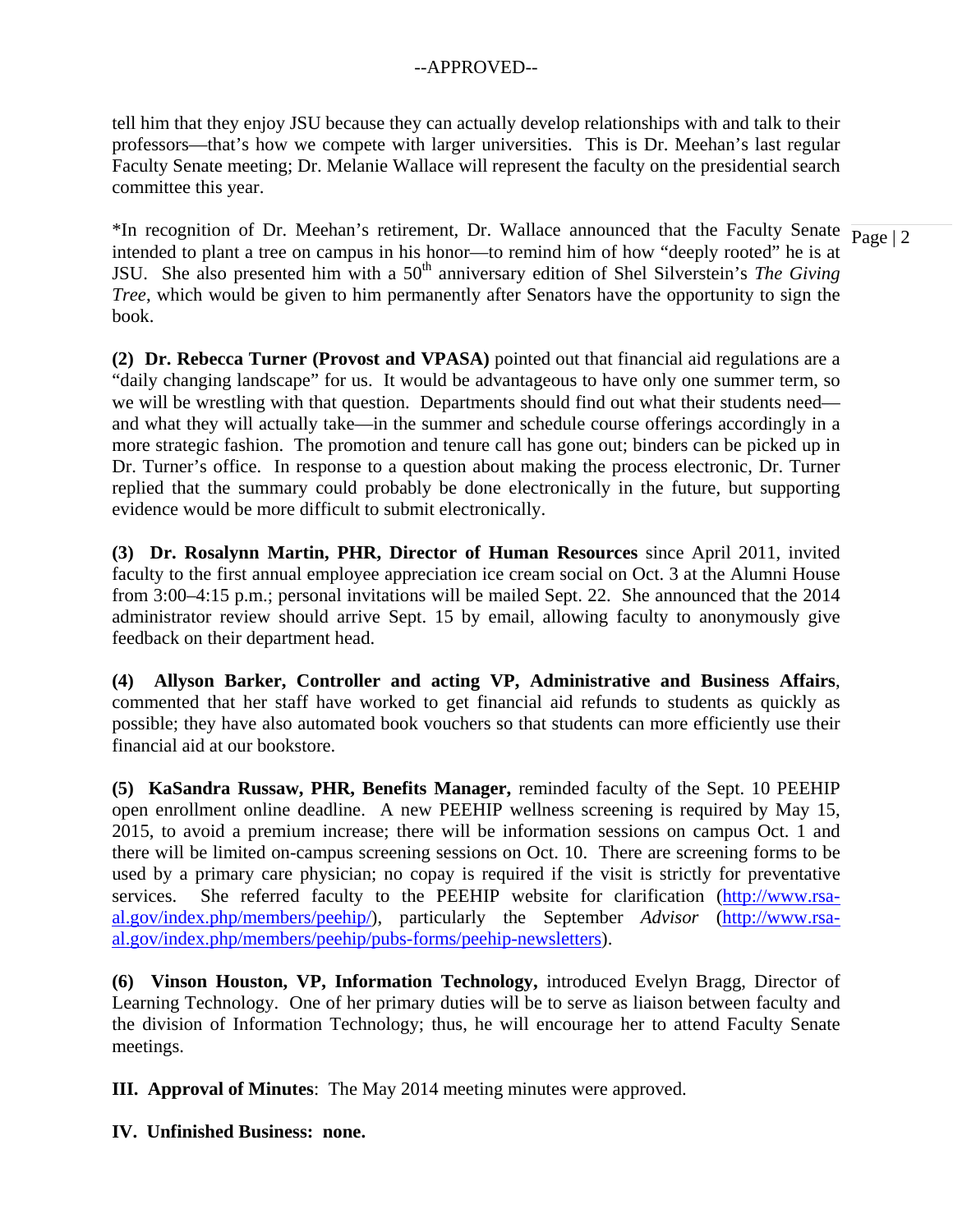## **V. New Business:**

- **A. Recognition of New Senators:** Dr. Wallace recognized incoming Senators—these include Patrick McGrail, Cynthia Connor, Stacey Mann, Bethany Latham, David Wood, and new SGA President Brett Johnson. [Note: Other new Senators have been elected since this meeting.]
	- Dr. Wallace asked **SGA President Brett Johnson** to address the Senate:

(1) He encourages faculty to remind students to use the Academic Center for Excellence (ACE)—there are extended hours until 2 a.m. Monday–Thursday. (2) The SGA has an initiative to improve campus spirit—which may help increase retention. Everyone is encouraged to wear red or JSU apparel on Fridays. Also the SGA will begin a shirt swap program on Fridays in the TMB by which students can trade other college shirts for JSU shirts; others will be donated to charity.

(3) Higher Education Day is April 9 in Montgomery; instructors are encouraged to structure class assignments and exams so that students are able to participate.

## **B. Committee Assignments:**

- Dr. David Dempsey, Secretary, reminded Senators to send him information regarding their committee preferences and their department alternates.
- Dr. Wallace gave an overview of the Faculty Senate standing committees and indicated that every Senator should serve on at least one. Committees will elect their chairs, who will also serve on the Executive Committee. The Honors Committee will be needed soon to deal with Emeriti Faculty nominations. She noted that committees should meet approximately monthly and submit written reports to her.
- Dr. Wallace discussed the need for a Faculty Senate Web Manager. Bethany Latham volunteered, so Dr. Wallace appointed her to the position.
- Dr. Wallace asked Senators to send her names of possible guests to invite to future Senate meetings.

## **C. Recommendations Assigned to Committees:** none.

## **VI. Announcements:**

- Charlcie Vann announced the first Library Lunchtime Lecture of this year, to be held Thursday, Sept. 11, at noon on the  $10<sup>th</sup>$  floor of the library. Mr. Edward Wood, a native of the area who witnessed Jim Crow laws, will present his documentary entitled "My Anniston."
- **VII. Adjournment:** The meeting was adjourned by Dr. Wallace at 4:30 p.m.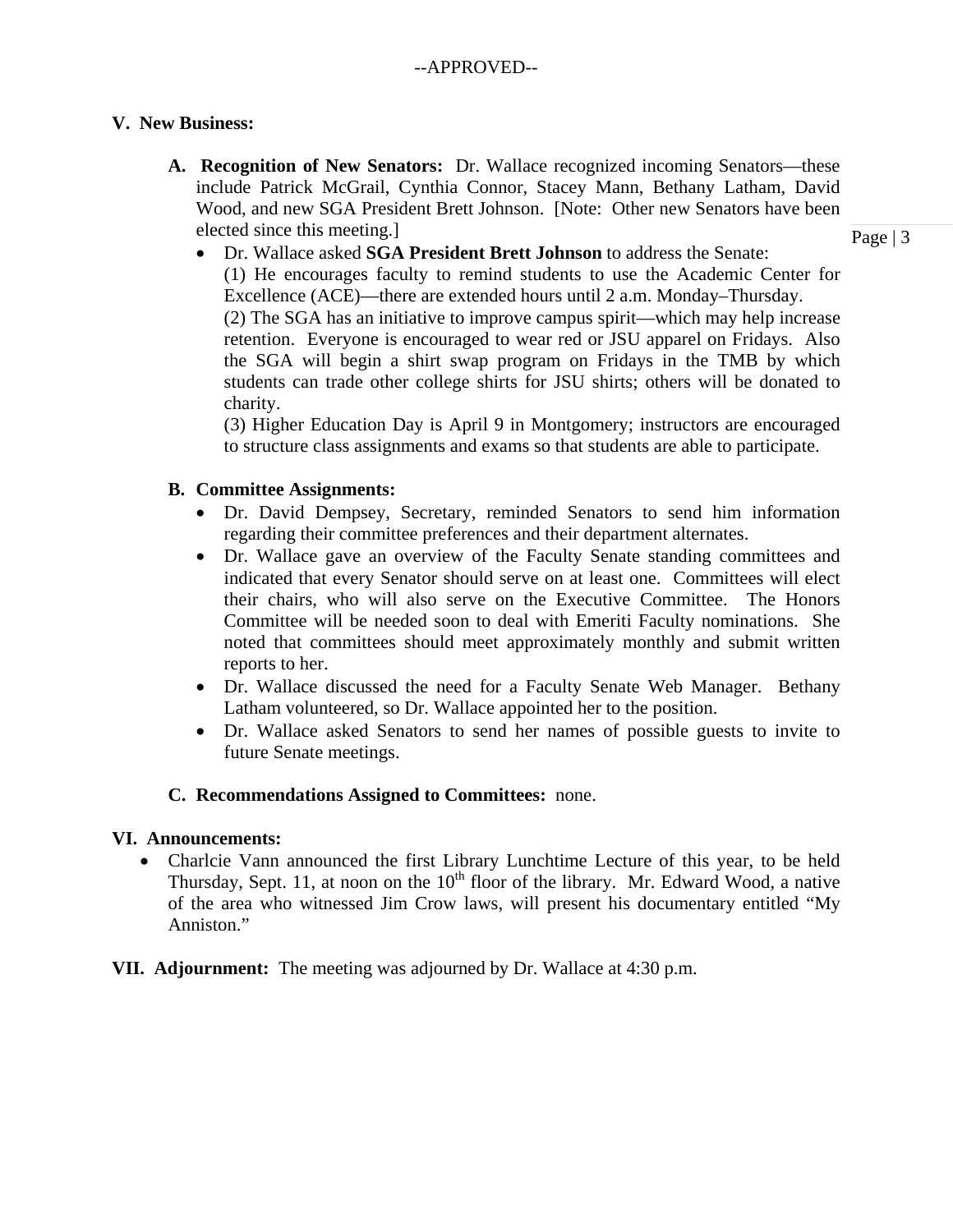## **FACULTY SENATE MINUTES**

### **October 13, 2014, 3:15 p.m. 1103C Houston Cole Library**

**Members Present:** Tim Barnett, Scott Beckett, Paul Beezley, Robbie Boggs, Ben Boozer, Cynthia Connor, David Dempsey, Windon Edge, Guillermo Francia, Doug Gordon, Pitt Harding, Mark Hearn, Kory Hill, *Brett Johnson*, Raina Kostova, Bethany Latham, Stacey Mann, J. Patrick McGrail, Todd McKerchar, Ron Mellen, Chris Murdock, Ellen Peck, Rebecca Peinhardt, Donna Perygin, Margaret Poplin, Erin Rider, Teje Sult, Charlcie P. Vann*,* Melanie Wallace

**Members Absent:** *Mark Camp*, *Mike Davis*, Charles Notar, David Wood

**I. Call to Order:** President Melanie Wallace called the meeting to order, distributed binders to new Senators (others can get new ones by request), and introduced our guest.

**II. Guest: Ms. Gena Christopher, Director, Faculty Commons**, discussed the mission of the Faculty Commons as JSUs Center for Excellence in Teaching and Learning, as well as resources available for faculty. The theme for this, the center's first year, is "Teaching for REAL— Relevant, Engaging, Active Learning." There are several activities already planned, and faculty are encouraged to contact Ms. Christopher with ideas for other ways they need support.

- Faculty Mentor Training for the OEP is ongoing this year.
- The REAL Classroom Design Project is accepting applications from faculty teams who want to create collaborative learning spaces in their departments. Up to 8 classrooms will be funded by recommendation of the Faculty Commons Advisory Board, with awards up to \$10,000 each. Faculty must work with students to choose furnishings, but they need not already have finished plans for the redesign; winning teams will receive guidance and support in this planning process. (The application deadline is December 1, 2014.)
- Faculty may initiate Learning Communities for various purposes—faculty committees, book clubs, any group of faculty meeting for a common purpose; the Faculty Commons has a small budget to assist with some expenses (snacks, etc.).
- The Faculty Lecture Series will invite four prominent speakers to campus this year. Dr. Bill Rankin was the first; the next, on November 14 (10:00 a.m.,  $11<sup>th</sup>$  floor HCL) will be Dr. Erik Christensen, who will talk about his experience flipping the classroom.
- "Talk and Walk" (or "Talk and Talk" for those unable to walk): Faculty members will meet monthly during their lunch breaks to discuss a particular topic of interest as they walk together around campus. Participants may be asked to watch a short video or read an article beforehand.
- REAL Teaching Grants of up to \$2,000 are available for any pedagogical project. The Advisory Board will evaluate proposals; up to 4 will be awarded. (The application deadline is November 3, 2014.)
- Faculty are encouraged to come visit the Faculty Commons offices in 216–217 Self Hall and make use of the space for meetings or just to hang out and share ideas. There will be an open house just before the Christmas break.
- **III. Approval of Minutes**: The September 2014 meeting minutes were approved as corrected.

### **IV. Officer Reports**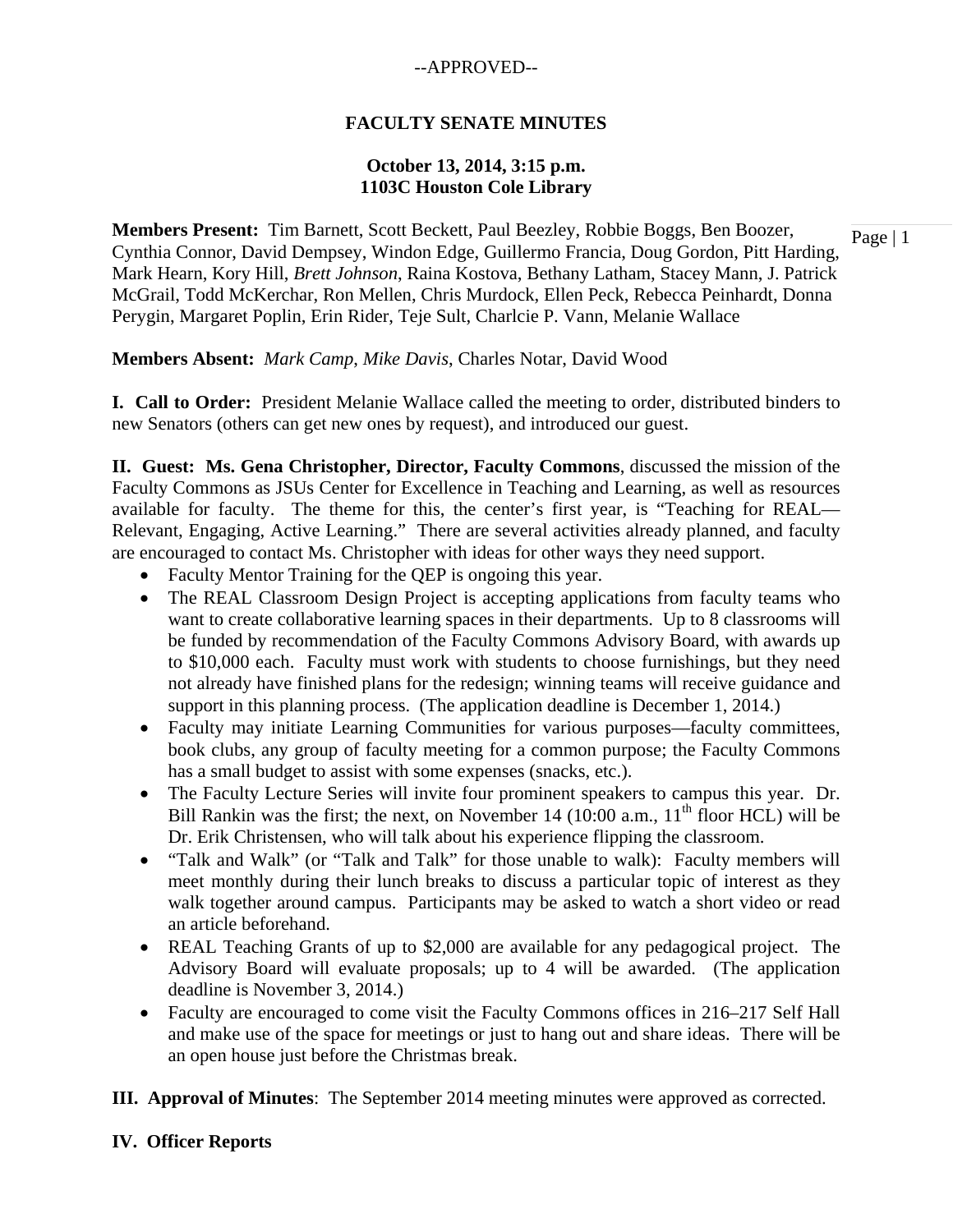# **A. President's Report—Dr. Melanie Wallace**

- Dr. Wallace introduced the Senate officers present (Windon Edge, President-Elect; David Dempsey, Secretary; Robbie Boggs, Historian).
- 12 Week, and June 6 Week terms. Concerns were raised as to how this would affect  $\frac{1}{\text{Page}} | 2$  At the September 18 University Council meeting, a new summer term calendar was approved, after lengthy discussion, to include only May 4 Week, May 6 Week, May faculty summer pay and how May term obligations would be handled, as well as how to provide faculty input before such decisions are made; the Policies and Welfare Committees were asked to brainstorm input on the matter.
- At the October 1 University Council meeting, information was shared on the updated degree evaluation software, CAPP (Curriculum Advisement Program Planning). Faculty are encouraged to make use of this in Banner when advising students. A tutorial video can be viewed on the Academic Advisement website and JSU YouTube. A student information video on CAPP, "Cocky Gone Mad," will premier this month on those websites and on the scoreboard at football games.
- When Dr. Wallace approached the Physical Plant staff about planting a tree in honor of Dr. Meehan, they offered to plant a tree and also place a bench on a concrete pad nearby without cost to us; the Faculty Senate will only pay for the plaques.

# **V. Unfinished Business:**

 Senators were asked to sign the copy of *The Giving Tree* presented to Dr. Meehan at the last meeting.

# **VI. New Business:**

- A question was raised as to the criteria for Presidential candidates; the Executive Committee has discussed this, as well. Dr. Wallace and SGA President Brett Johnson are both on the Presidential Search Committee and will represent faculty and student interests, asking such questions when the opportunity arises. That committee will meet following the October 20 Board of Trustees Meeting. Dr. Wallace said that she intends to send regular updates (within the boundaries of established confidentiality agreements of the search committee) to Senators about the status of the Presidential search.
- A motion was made to task the Executive Committee with writing a statement to convey faculty concerns, contributions, and/or inquiries about the Presidential search early on in the process. Senators were asked to email Dr. Wallace with ideas for such a recommendation.
- Senators were asked to encourage faculty to join the Higher Education Partnership.
- A question was raised about the fate of a proposal to raise adjunct salary. The Welfare Committee was tasked with investigating.

# **VII. Announcements:**

- History—Dr. Don Prudlo has secured a grant to fund the Antigone Lecture Series, which opens on Oct. 16 with a lecture by Dr. David Corey (Baylor University) on "Liberty in the Ancient World."
- Drama—Chekov's *The Seagull* premieres Oct. 16–19. Tickets are \$8 for JSU personnel.

**VIII. Adjournment to Committees:** The meeting was adjourned by Dr. Wallace at 4:22 p.m. The Standing Committees, having been appointed by the Executive Committee, met briefly to elect Chairs and make plans to meet, if necessary.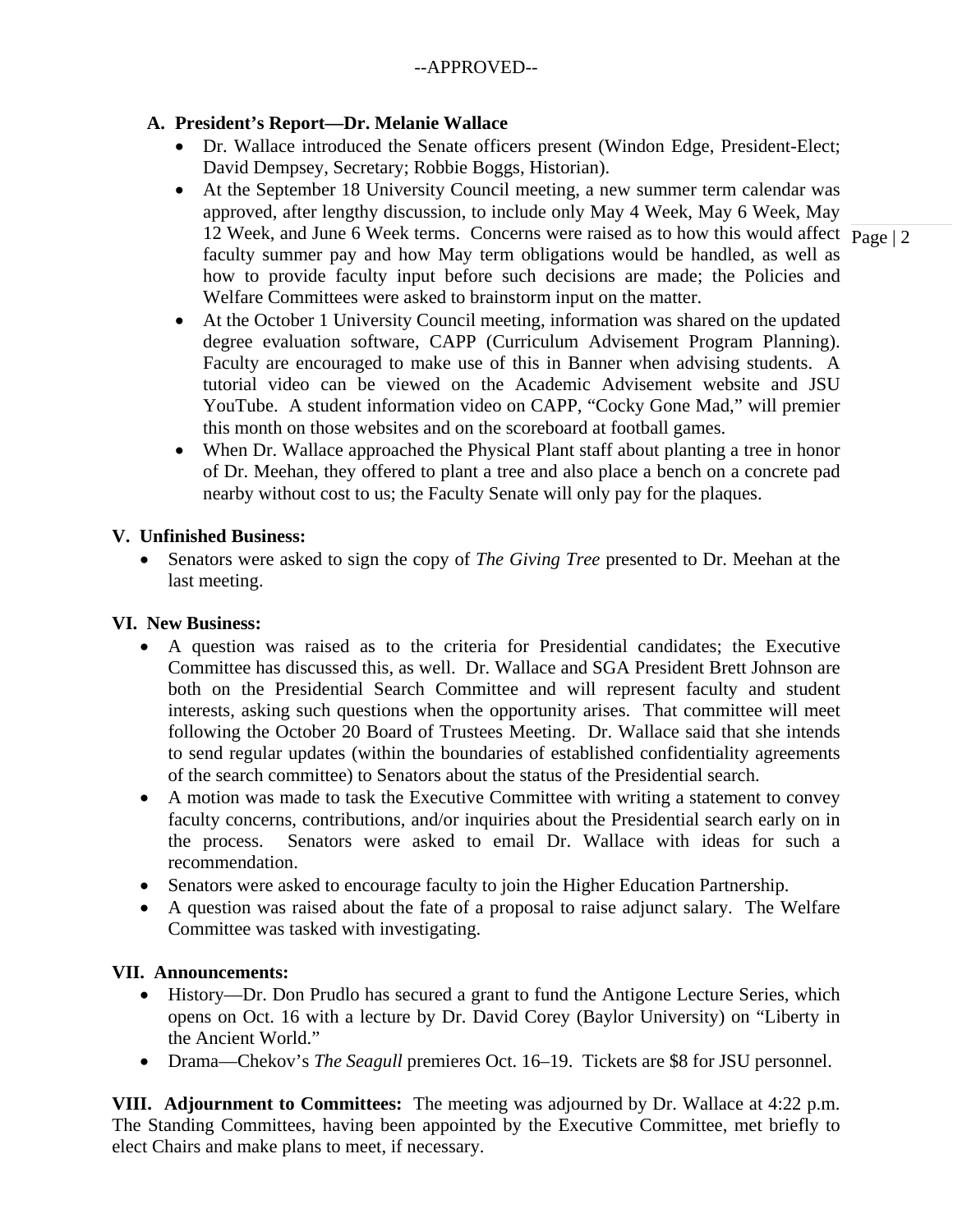### **FACULTY SENATE MINUTES**

### **November 10, 2014, 3:15 p.m. 1103C Houston Cole Library**

**Members Present:** Tim Barnett, Paul Beezley, Robbie Boggs, Ben Boozer, *Mark Camp*, Cynthia Connor, David Dempsey, Windon Edge, Guillermo Francia, Doug Gordon, Pitt Harding, *Brett Johnson*, Raina Kostova, Bethany Latham, Stacey Mann, J. Patrick McGrail, Ron Mellen, Chris Murdock, Charles Notar, Ellen Peck, Rebecca Peinhardt, Erin Rider, Teje Sult, Charlcie P. Vann*,* Melanie Wallace, David Wood

**Members Absent:** Scott Beckett, *Mike Davis*, Mark Hearn, Kory Hill, Todd McKerchar, Donna Perygin, Margaret Poplin

**I. Call to Order:** President Melanie Wallace called the meeting to order and introduced guests.

**II. Guests: Ms. Euris Belle, Principal with Diversified Search (Atlanta); Mr. Ronnie Smith, JSU Trustee and Chair of Presidential Search & Screening Committee; and Dr. Rosalynn Martin, JSU Director of Human Resources and Committee Member**, had expressed an interest in hearing from faculty and so were invited to attend the Senate meeting. Dr. Windon Edge, Senate President-Elect, moderated a discussion based on questions prepared by the Executive Committee; afterward, our guests asked Faculty Senate members for feedback on some of their own questions.

- Guests were first asked to comment on the process and timeline for selecting a new President for JSU and to clarify the roles of the search firm and the Search & Screening Committee. The Committee, made up of trustees, administrators, the Faculty Senate President, the SGA President, and area businesspeople, was appointed by the JSU Board of Trustees to assist them in identifying candidates for the JSU Presidency. Diversified Search was retained to assist with gathering information, creating a leadership statement for the job posting (by the end of the Fall term), finding well-qualified candidates, vetting candidates, and maintaining a secure database to maintain candidate confidentiality until 3-5 final candidates are chosen by the Search & Screening Committee to submit to the full Board of Trustees (goal for February). Diversified Search was chosen because of their 40 years of experience in the executive search business, their experience with regional academic institutions, and the proximity of available personnel (Birmingham and Atlanta).
- There is currently a standard job description, but it will be updated soon after the Committee gathers input from various stakeholders, including faculty, students, alumni, and area businesspeople. Priorities for candidate qualifications, accomplishments, and management style will be based on input from stakeholders and will be written with the help of representatives from Diversified Search.
- Once the final candidates are selected and brought to campus, there will be an opportunity for faculty to meet and talk to the candidates and then offer feedback to the Committee. Faculty are also welcome to submit nominations via email during the search.
- Dr. Edge distributed a list of preferred Presidential traits and characteristics—developed by the Senate Executive Committee based on input from faculty across campus—and then asked our guests if they had follow-up questions regarding the list.
- Ms. Belle said that, in addition to finding out what we want in a new President, she would like additional information to help sell JSU to potential candidates; so, she asked us to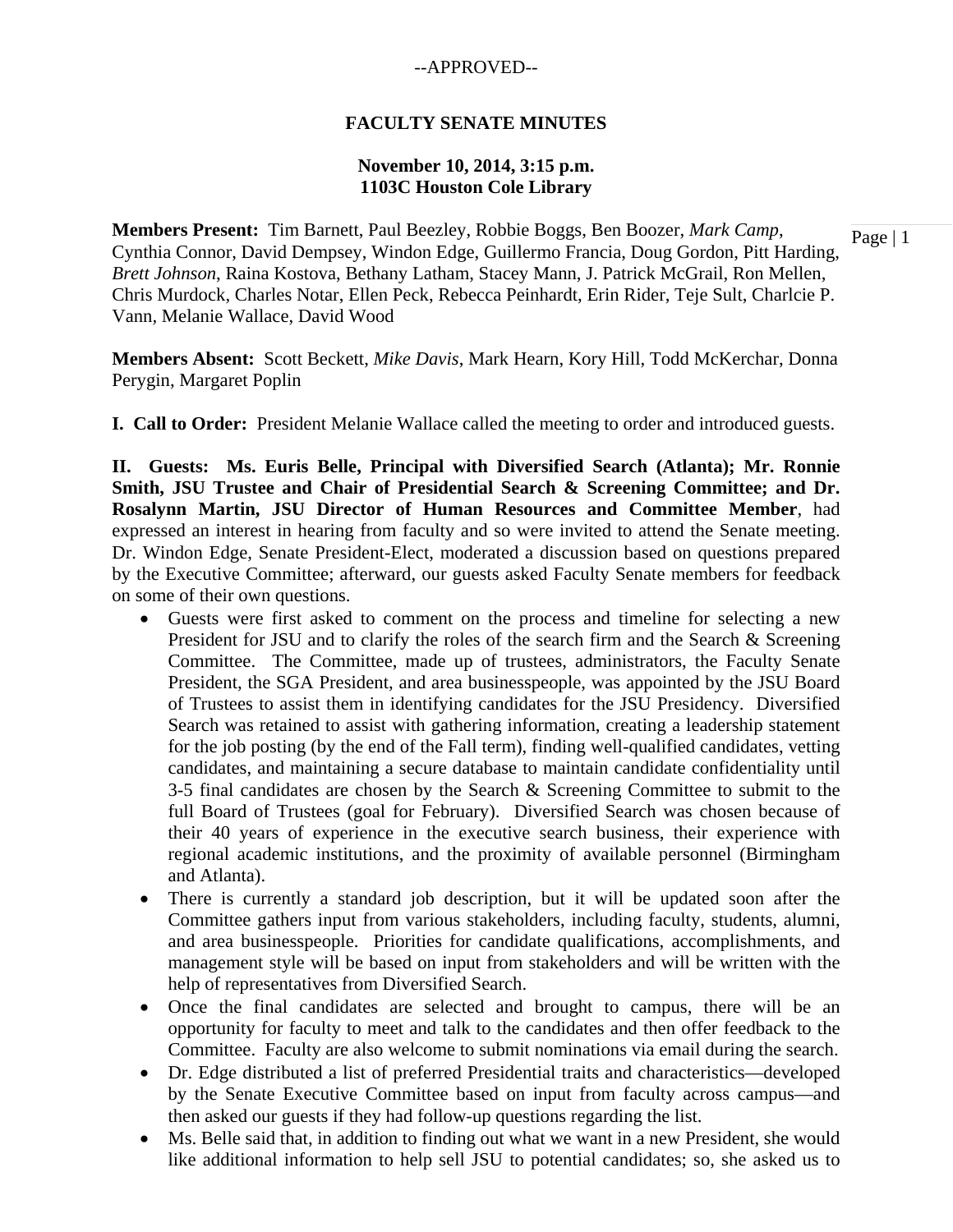have diversity but small enough to allow faculty to work closely with and get to know  $\frac{1}{\text{Page } 2}$ think about what brought us to JSU and what makes our institution unique. Among the many qualities voiced were that JSU is in a great location (small town close to large cities) with a low cost of living; it is a friendly place to work where faculty have the opportunity to teach many different classes and engage in a wide variety of scholarly and service activities with the support of the university; the student body is large enough to their students.

**III. Approval of Minutes**: The October 2014 meeting minutes were approved.

## **IV. Officer Reports**

- **A. Faculty Honors—Dr. Ellen Peck** reported that Emeriti Faculty applicants were approved.
- **B. President's Report—Dr. Melanie Wallace** reported that:
	- The *Summer 2015 Online General Education Pilot Study*, implementing more competitive pricing for online undergraduate summer tuition, has been approved.
	- There is a proposal to charge \$439 per credit hour for graduate hybrid courses (51%– 99% online), the same rate as for fully online graduate courses.
	- The College of Nursing is sponsoring a 5K run in April to raise money for nursing scholarships; in addition, the College received a donation of two high fidelity simulators from the University of South Carolina–Aiken.
	- Dr. Tommy Turner has been appointed Associate Dean of the College of Education and Professional Studies.

## **V. Unfinished Business:**

- The signed copy of *The Giving Tree* was given to Dr. Meehan.
- The tree and bench plaques honoring Dr. Meehan have arrived. The tree should be planted in late February; a "golden shovel" event will be planned later.

## **VI. New Business:** none

## **VII. Announcements:**

Drama—Agatha Christie's *The Mousetrap* premieres Nov. 13–16.

## **VIII. Adjournment:** The meeting was adjourned by Dr. Wallace at 4:34 p.m.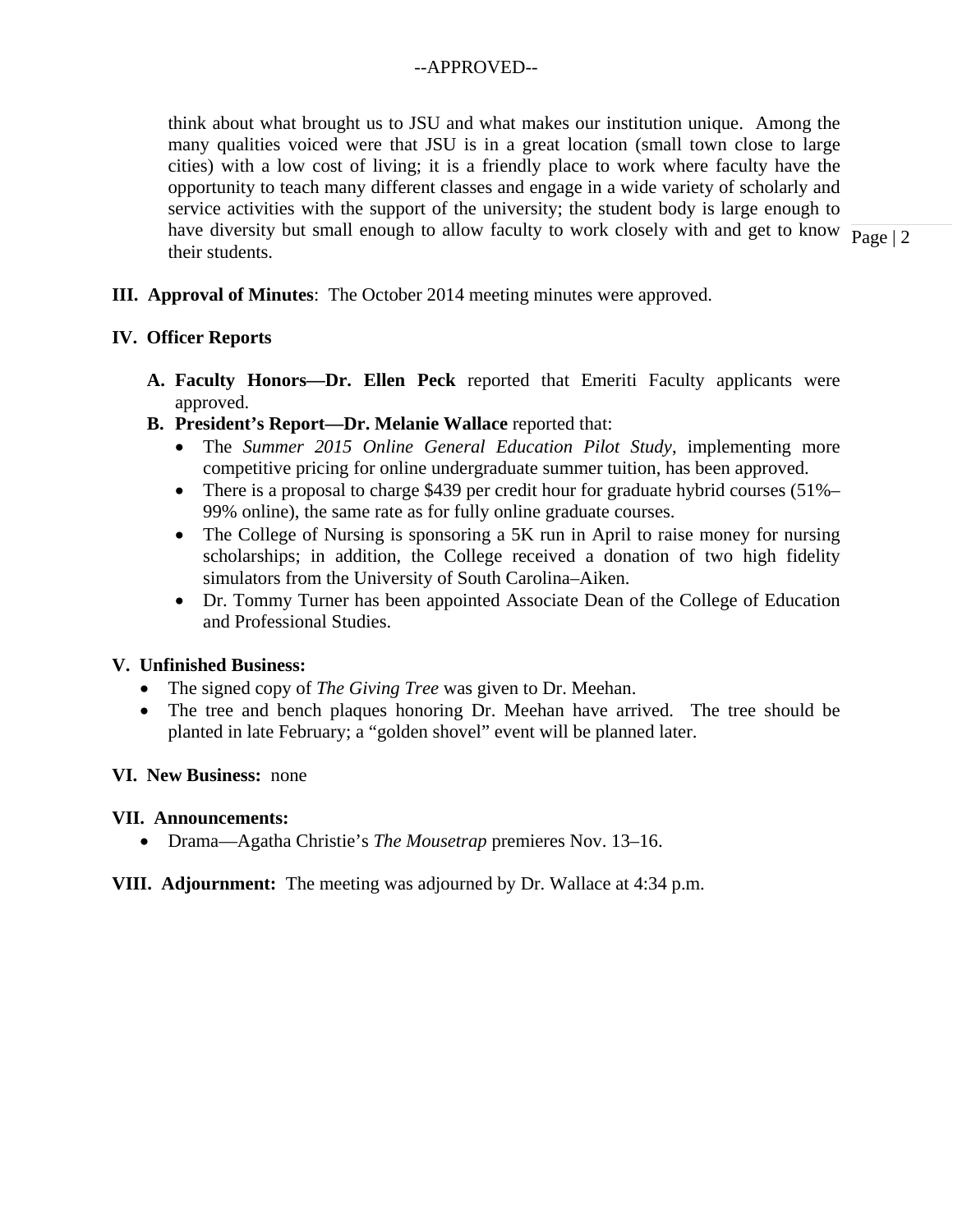## **FACULTY SENATE MINUTES**

### **January 12, 2015, 3:15 p.m. 1103C Houston Cole Library**

**Members Present:** Tim Barnett, Robbie Boggs, Ben Boozer, Cynthia Connor, David Dempsey,  $\frac{}{\text{Page} | 1}$ Windon Edge, Guillermo Francia, Doug Gordon, Pitt Harding, Mark Hearn, Kory Hill, *Brett Johnson*, Raina Kostova, Stacey Mann, J. Patrick McGrail, Todd McKerchar, Ron Mellen, Chris Murdock, Ellen Peck, Chad Anderson (alt. for Margaret Poplin), Erin Rider, Teje Sult, Charlcie P. Vann*,* Melanie Wallace, Tracy Windle, Greg Pass (alt. for David Wood)

**Members Absent:** Scott Beckett, Paul Beezley, *Mark Camp*, *Mike Davis*, Bethany Latham, Rebecca Peinhardt, Donna Perygin,

**I. Call to Order:** President Melanie Wallace called the meeting to order and introduced guests.

### **II. Guests:**

- **A. Mr. Brett Johnson, SGA President** (Faculty Senate, ex officio) described results of a student survey, carried out at the request of the Board of Trustees, on what attracts students to JSU (recruitment) and keeps them here (retention).
	- Top reasons to attend JSU: Proximity to hometown; affordable tuition and lack of hidden fees; availability of scholarships; quality of academic programs; friendly atmosphere.
	- Top ways to keep students enrolled at JSU: Improve quality of academic advisement; add course offerings; increase number of scholarships; keep costs below average; update facilities; lessen restrictions on students (e.g., library hours, dining options, housing visitation policies).
	- Top ways to recruit students: Offer more scholarships (freshmen, transfer, dual enrollment, graduate); invest in student activities; increase degree and course offerings (both online and traditional); make application and transition process easier; keep costs low; improve customer service; introduce or improve marketing campaigns (e.g., hyper-local).
	- All students had the opportunity to respond to the survey. About 60–70 students responded to the survey and others gave feedback when Mr. Johnson met with student organizations or classes; about 300–400 students in total gave feedback.
	- Senators agreed that local and regional marketing is vital. Mr. Johnson recommended to University Council that we create more partial scholarships; he also said that we may need more local employment opportunities for students. On the issue of advisement, Senators discussed the need for faculty to communicate effectively with students and the need for students to make an effort to meet with advisors early on and consistently throughout their program of study. Other related ideas included establishing primary advisors in each department, having at least annual updates for faculty on financial aid guidelines, and asking orientation personnel to help manage student expectations of advisement.
- **B. Ms. Buffy Lockette, JSU Director of Public Relations, and Mr. Tim Garner, Director of Marketing & Communications, described rationales and proposed methods** for marketing JSU to prospective students.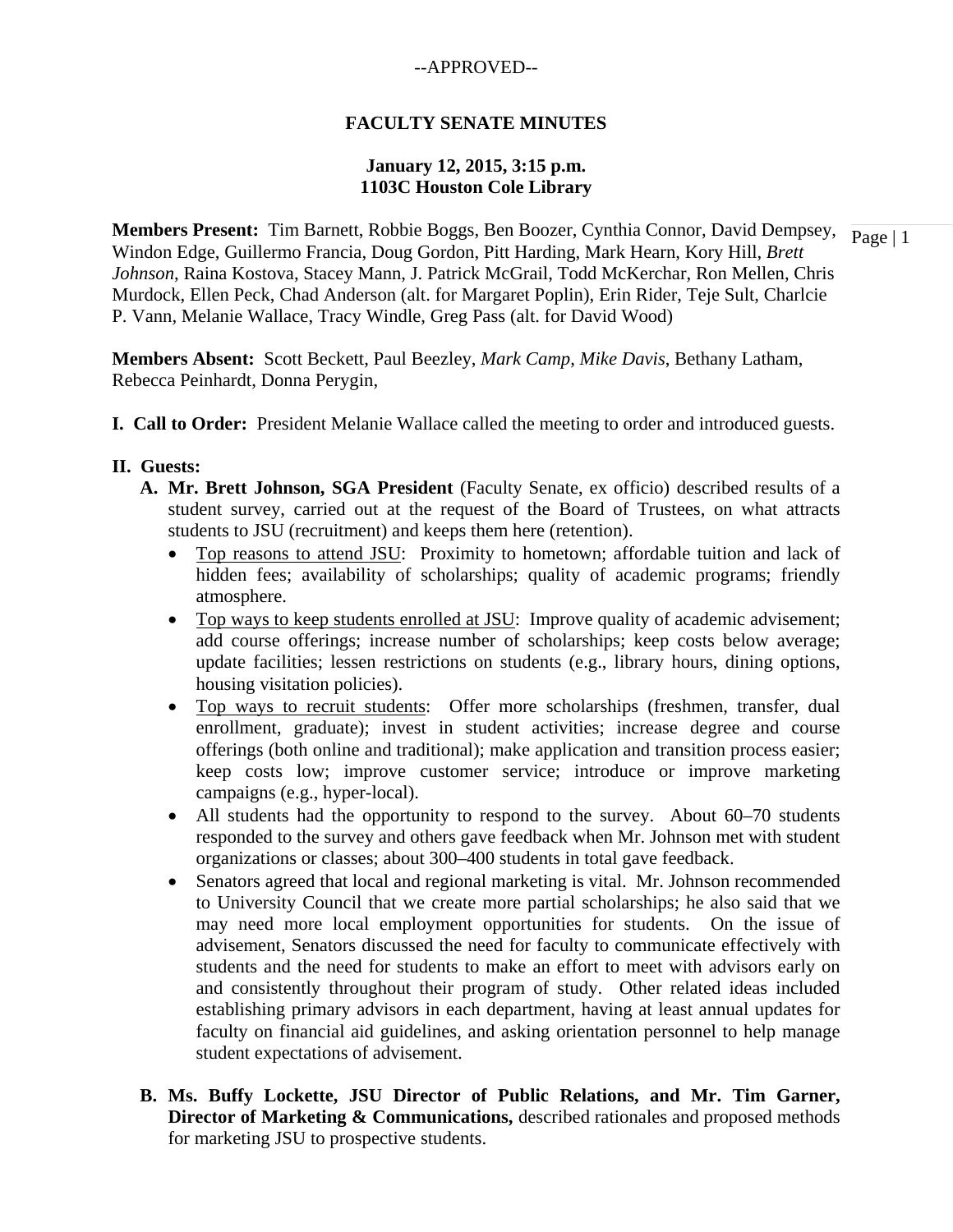- Mr. Garner stressed the need to show the added value of attending JSU, as the price will likely increase. He said that the faculty are the "brands" or "products" that we need to market to demonstrate that value. One way to do this is by updating the Faculty Experts file. His staff can handle the graphics, photography, typesetting, etc., but they need the faculty to help improve the "story."
- Ms. Lockette explained the need to update the Faculty Experts Guide, so that her  $\frac{1}{\text{Page } 2}$ office can distribute it to local and regional media outlets and work to get JSU in the news more. She asked faculty to thoughtfully submit updated information for the Guide—email instructions for filling out a simple web form and uploading a CV will get to faculty soon. She also asked us to send her story ideas, so that her staff can write news articles to showcase our research and community service, as well as to highlight interesting stories about students' experiences at JSU.
- Submit story ideas to blockette@jsu.edu or go to www.jsu.edu/news and click the "Submit News" tab.
- **III. Approval of Minutes**: The November 2014 meeting minutes were approved.

## **IV. Officer Reports**

- **A. Committees—**no reports.
- **B. President's Report—Dr. Melanie Wallace** reported that:
	- The President's job listing has been posted, and the Presidential Search webpage (http://www.jsu.edu/president-search/) has added the Leadership Statement which includes a lot of our faculty and student input. Dr. Rosalynne Martin took a new job at UNC-Wilmington, so Ms. KaSandra Russaw was appointed to replace her on the Presidential Search & Screening Committee. We should have more updates after the job posting closes Feb. 6.
	- Founder's Day is February 23; this may include Dr. Meehan's tree planting.
	- The Summer 2015 schedule changes have been posted in the Academic Calendar.
	- A new policy on scholarships (awaiting final approval) would allow students to apply multiple institutional scholarships to cover tuition, room, and board.
	- A committee was formed to review existing JSU travel policy.
	- The College of Nursing is sponsoring a 5K run on April 11 to raise money for nursing scholarships. They request our help to identify sponsors or runners—contact Nursing secretary Carla Willingham (782-5425).
	- The next Graduation Fair is February 26 from 2:00–6:00 in the TMB Auditorium.
	- Higher Education Day is April 9.

## **V. Unfinished Business:** none

### **VI. New Business:** none

### **VII. Announcements:** none

## **VIII. Adjournment:** The meeting was adjourned by Dr. Wallace at 4:26 p.m.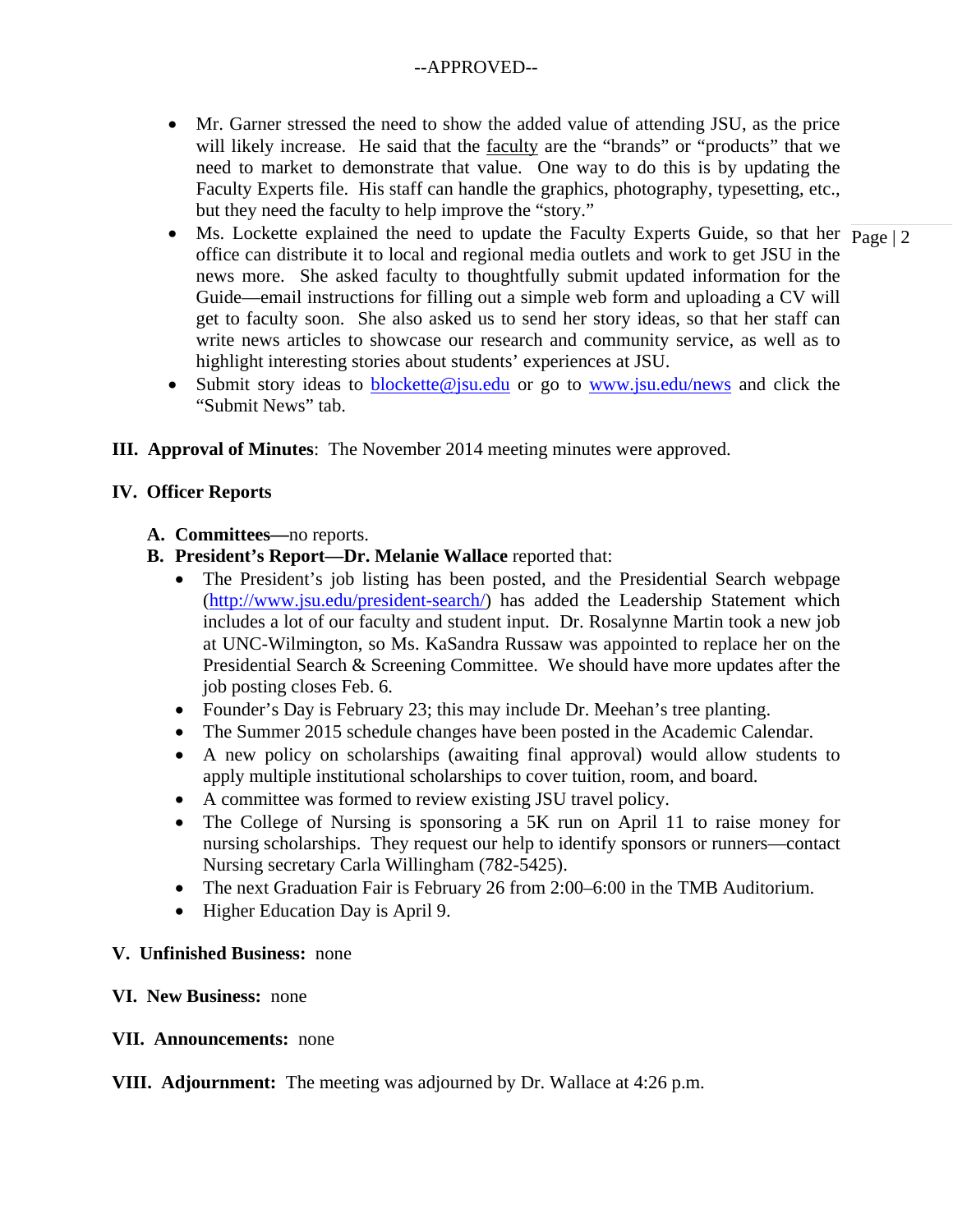### **FACULTY SENATE MINUTES**

### **February 9, 2015, 3:15 p.m. 1103C Houston Cole Library**

**Members Present:** Tim Barnett, Scott Beckett, Paul Beezley, Robbie Boggs, Ben Boozer, Cynthia Connor, David Dempsey, Windon Edge, Doug Gordon, Pitt Harding, Kory Hill, *Brett Johnson*, Raina Kostova, Bethany Latham, Stacey Mann, J. Patrick McGrail, Todd McKerchar, Ron Mellen, Chris Murdock, Ellen Peck, Rebecca Peinhardt, Donna Perygin, Chad Anderson (alt. for Margaret Poplin), Erin Rider, Teje Sult, Charlcie P. Vann*,* Melanie Wallace, Tracy Windle, Greg Pass (alt. for David Wood)

**Members Absent:** *Mark Camp*, *Mike Davis*, Guillermo Francia, Mark Hearn

**I. Call to Order:** President Melanie Wallace called the meeting to order and introduced guests.

#### **II. Guests:**

- **A. Dr. Janet Moore, Director of Academic Enhancement & Tutoring Services, moore@jsu.edu,** spoke about the effects of her department's new grant—"LInCs to Success: Campus-Wide Integration of Academic Support Services"—a \$2.2 million U.S. Dept. of Education Strengthening Institutions award to improve college student success.
	- 1. Program goals include establishing a centralized infrastructure for customized academic support; using an early warning system to systematically identify student needs; and increasing the capability to serve more students.
	- 2. Using input from a faculty advisory council, the program was structured to help fill in gaps in academic support, rather than duplicating services.
	- 3. Program objectives include involving faculty in the development of learning communities; reconfiguring computer labs and improving technology for tutors and supplemental instruction (SI) leaders; increasing the number of trained tutors and SI leaders; expanding the hours and locations for learning communities across campus; creating a resource library for tutors and SI leaders; and hiring full time staff, including a retention specialist (new hire Chelsea Thornton was introduced) to assist with the early warning system and retention intervention efforts.
	- 4. While only scheduled tutoring was available in the past, the grant has allowed the creation of drop-in tutoring and self-service assistance, including the Martin Hall science tutoring center (7:30-5:30 M–F), the ACE Math Lab after hours (4:30-9:00 M–R, 6:00-9:0 Sun), and a much-needed Research/Writing Lab (variable drop-in hours) to assist with scholarly writing and documentation.
	- 5. The grant provided funding for 10–12 Supplemental Instruction (SI) student leaders each semester. The program, intended for traditionally difficult or "gateway" courses, has expanded to Intro Biology, Intro Chemistry, Organic Chemistry, Macro/Microeconomics, Calculus, and Exercise Physiology/Kinesiology.
	- 6. GradesFirst, a web-based student-retention and tutorial management system, has been implemented campus wide (beyond use by athletics) in order to track student usage of support services and to allow faculty to record attendance, keep advisement records, and issue early alerts for at-risk students (for any reason).
	- 7. Early Alerts can be issued by faculty or staff for students struggling for a variety of reasons. Each alert creates a "case" which will be directed by the retention specialist to the appropriate person on campus; multiple users will be able to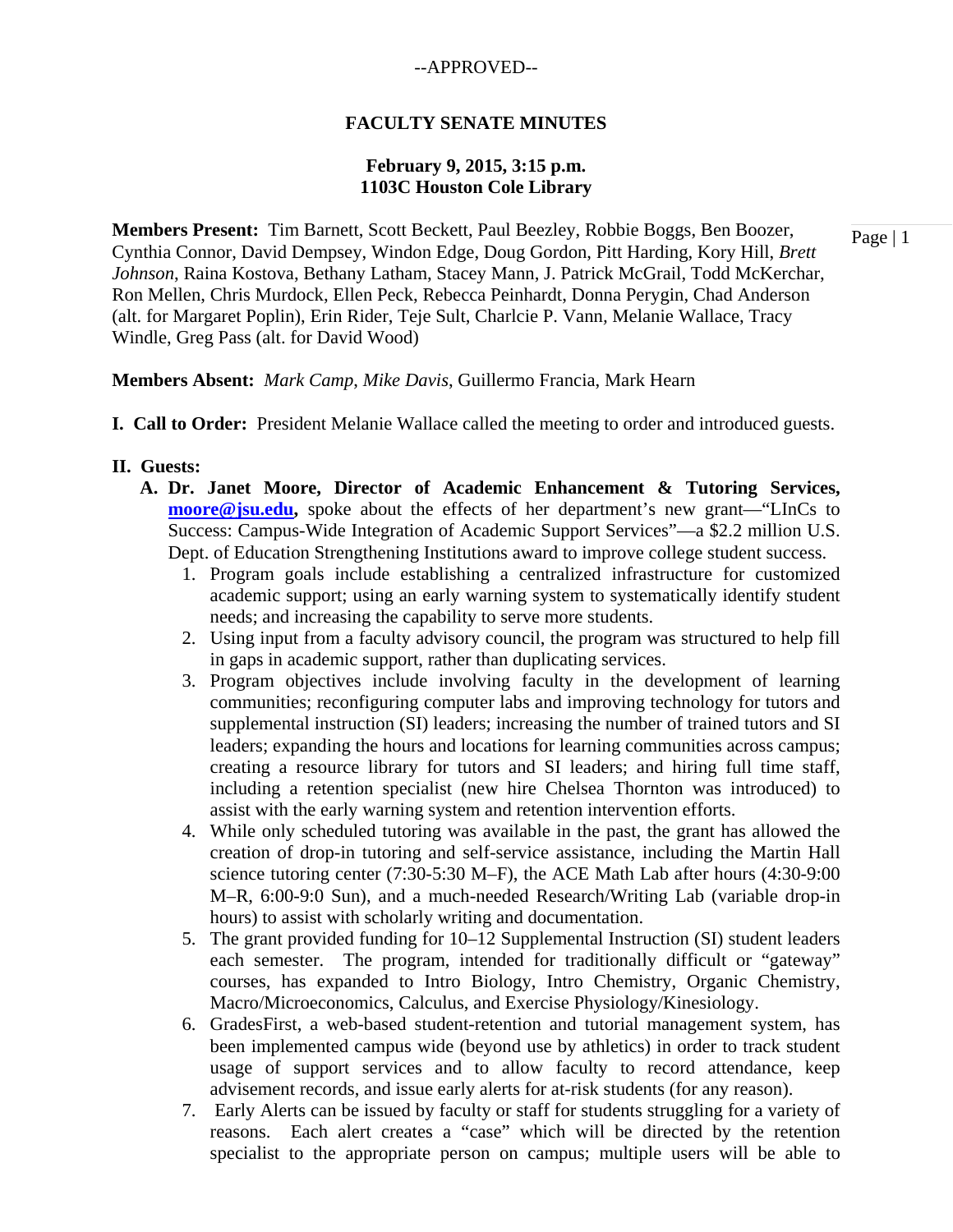communicate information relating to the case. The system also documents the interventions offered to the student, in order to track which are successful.

### **B. Dr. Joe Walsh, Associate Vice President for Educational Technology & Support, ejwalsh@jsu.edu,** updated us on several items of interest to faculty:

- 1. The QEP has been minimized to a pilot study of iPad usage in targeted classes  $\frac{1}{\text{Page }|2}$ taught by the 14 QEP faculty mentors. Due to lack of funding, iPads will *not* be distributed to all incoming freshmen.
- 2. We are in the first year of a new 5-year contract with Blackboard; after we considered other learning management systems, Blackboard lowered their price.
- 3. A new website, ONLINE@JSU has been designed exclusively for online students, which has perhaps enabled online enrollment to increase by 300 students this semester. See http://www.jsu.edu/online.
- 4. A pilot program this summer will advertise online Arts & Sciences general studies courses offered at the on-campus price (with the goal of encouraging our students who go home over the summer to take online courses at JSU) and then analyze the data collected on summer enrollment. The data could support a decrease in our online tuition rate; it is near the median in our geographic region.
- 5. Dr. Walsh touted the benefits of a hybrid learning environment with deliberate utilization of best practices in face-to-face and online teaching. This nationwide trend can have benefits for students (who may be able to save travel time and fit in more classes) and for the university (by maximizing efficiency of space usage and course offerings).
- 6. Dr. Walsh reiterated the services offered by the Faculty Commons, including grants, teaching communities, and space in Self Hall for faculty use.
- 7. In response to a question about the higher cost of online courses, Dr. Walsh pointed out the extra expense of 24/7 online Blackboard support and costs associated with working out state reciprocity and articulation, while JSU has no technology fee.
- 8. In response to a question about proctoring issues, Dr. Walsh agreed to look into disseminating more information about proctoring options to students and faculty.
- 9. In response to a question about out-of-state advertising, Dr. Walsh said that our programs have to be approved by other states (in addition to ACHE) and that some agreements to offer online programs require us to have no physical presence or advertising in that state.
- 10. In response to a question regarding faculty bonuses for creating online courses now coming out of department summer budgets, Dr. Walsh indicated that there was no room in his budget currently to fund this, but that he would like to revisit this reward structure. His vision is to offer a certified online instructor course for faculty during the summer, preferably with a stipend, and reward faculty through competitive grants for innovative course design. He hopes to have a pilot program this summer. In response to a suggestion by a Senator to address the different needs of, say, the humanities and the sciences, Dr. Walsh said that he hopes to have a common first course and then maybe branch off into different areas.
- 11. Dr. Walsh also said that he would like to have instructional designers going out to work with faculty in different areas; he invited faculty to talk to him about setting up meetings with small groups of faculty in their department.
- 12. In response to a question about Panopto (a video capture system), Dr. Walsh said that it was being piloted for the College of Education and that they are also looking at other vendors of similar software to compare price structures.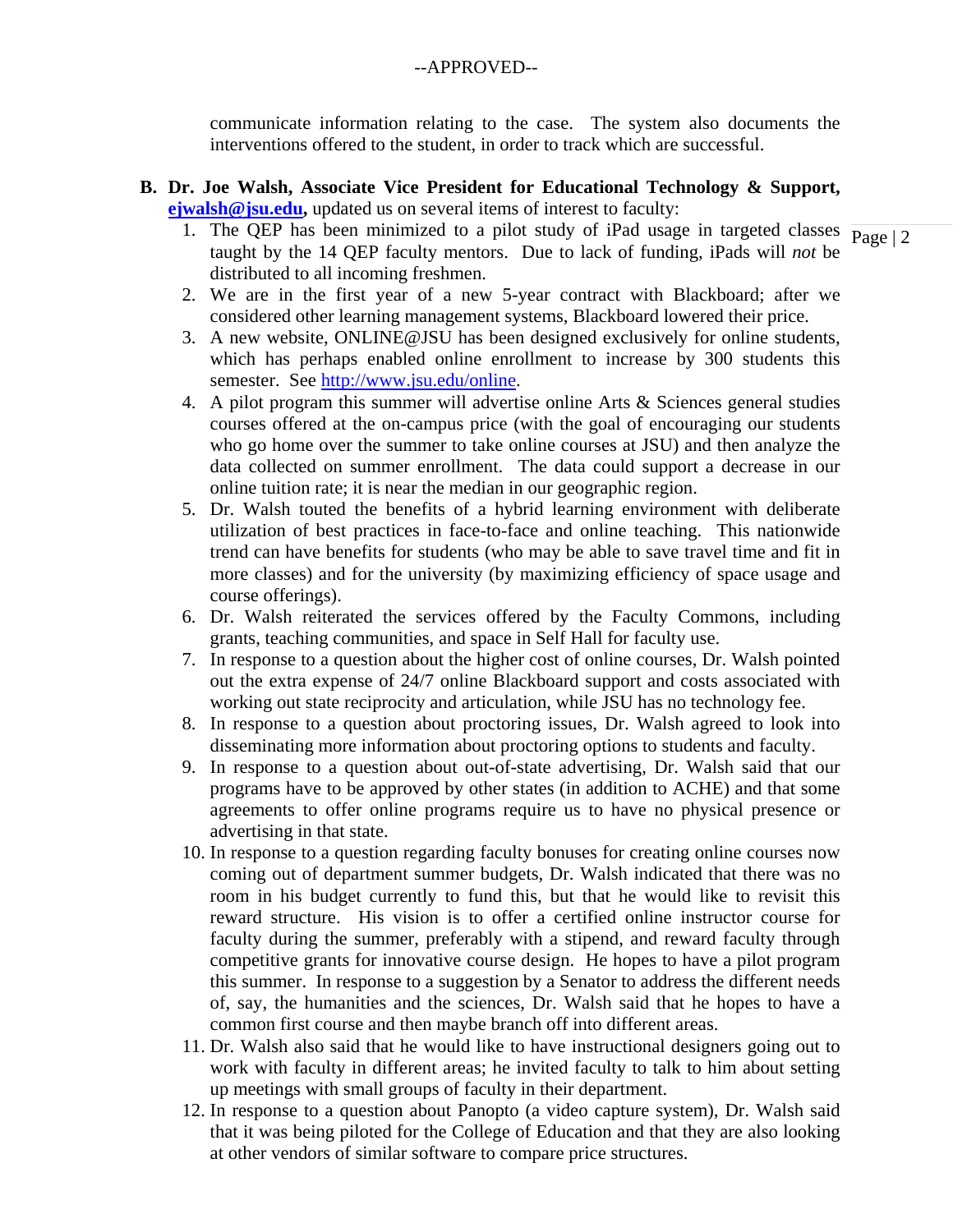## **III. Approval of Minutes**: The January 2015 meeting minutes were approved.

### **IV. Officer Reports**

### **A. Committees**

Page | 3

- **Faculty Honors**—Dr. Ellen Peck reminded everyone of open nominations for university faculty awards; the deadline is March 21.
- **B. President's Report—Dr. Melanie Wallace** reported that:
	- Mr. Don Thacker is serving as interim internal auditor.
	- The Graduate Council made two policy changes: (1) The maximum student load for graduate students is now 13 hours/semester, and (2) academic forgiveness (as for undergraduates) will be available for graduate students beginning Fall 2015.
	- Sam Monk, University Counsel, informed the University Council that the practice of faculty selling textbooks is unethical. Discussion ensued; Dr. Wallace said that Mr. Monk indicated that more information would be provided at a later date.
	- Dean John-Bauer Graham is chairing the hiring committee for the new HR Director.
	- Mr. Tim Garner is working on a new public relations campaign in Birmingham, Huntsville, and other smaller markets.
	- The President's job posting closed Feb. 6; applications were forwarded directly to Diversified Search. The Presidential Search Committee will meet Feb. 25 to review applications and narrow the field of candidates; they will meet again Mar. 9 at 11:30 a.m., prior to the next Faculty Senate meeting.
	- Several Board of Trustees members expressed interest in attending Faculty Senate meetings as guests; Dr. Wallace issued a general invitation, gave them the dates for the remaining meetings, and will send email reminders.

## **V. Unfinished Business:**

 Dr. Wallace reported that the tree and bench dedicated to Dr. Meehan would be placed soon; a dedication ceremony is being planned, perhaps prior to our April meeting.

**VI. New Business:** The Senate discussed the need to clarify procedure regarding committee requests for information from administrators. The Executive Committee will discuss and report back at a later Senate meeting.

## **VII. Announcements:**

- A special Wellness Wednesday meal will be offered Feb. 11 in 118 East Mason Hall; the cost is \$7 for faculty and reservations can be made by calling x5054.
- The JSU Technology Fair will be held Feb. 27 in Leone Cole Auditorium. Faculty are needed to judge a variety of middle school projects; those interested should contact the Technology & Engineering Department (x5294).
- The Drama department will present the family-friendly musical "A Year with Frog and Toad" the weekends of Feb. 19–Mar. 1.

**VIII. Adjournment:** The meeting was adjourned by Dr. Wallace at 5:08 p.m.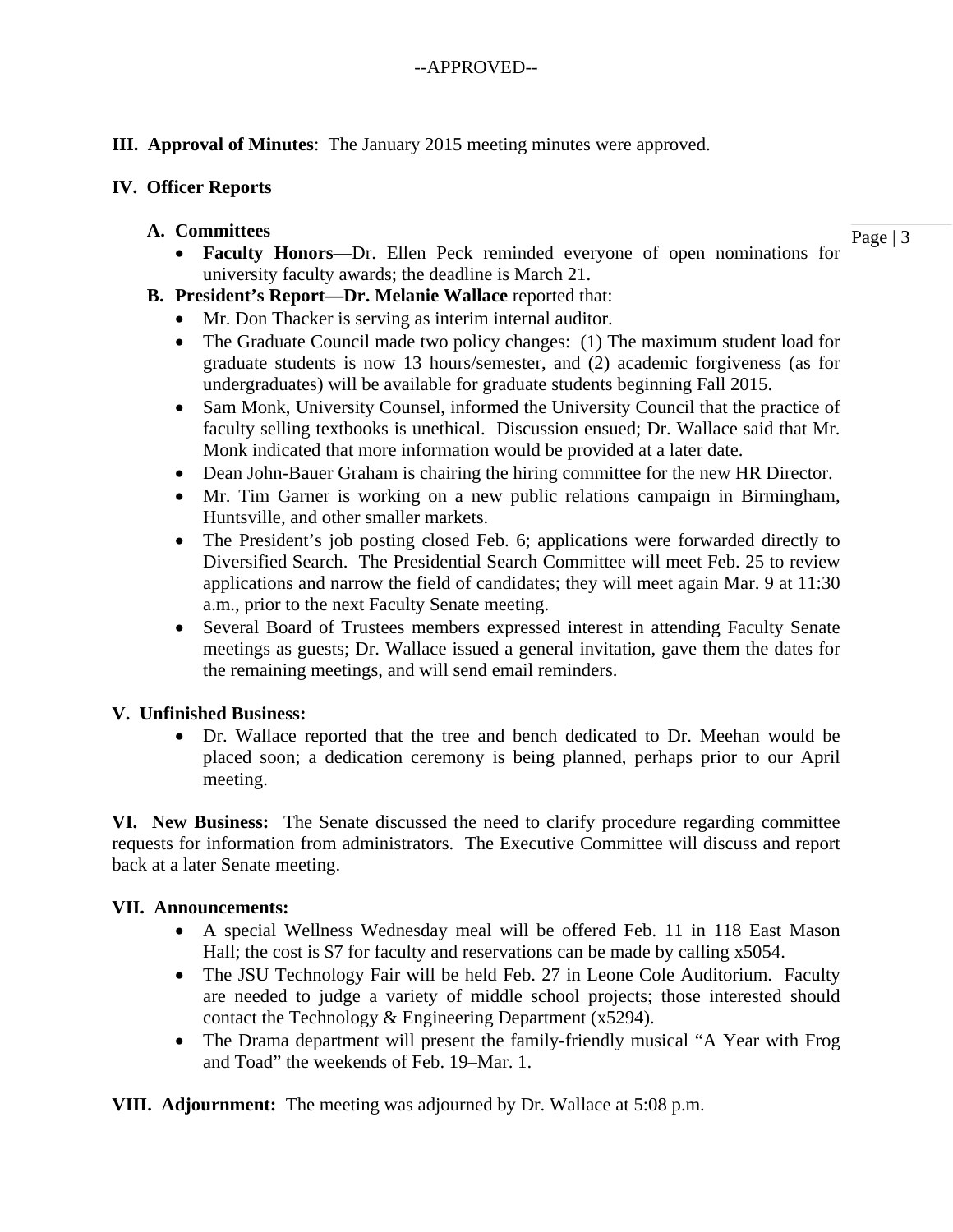### **FACULTY SENATE MINUTES**

### **March 9, 2015, 3:15 p.m. 1103C Houston Cole Library**

**Members Present:** Tim Barnett, Scott Beckett, Paul Beezley, Robbie Boggs, Ben Boozer, Cynthia Connor, David Dempsey, Windon Edge, Guillermo Francia, Doug Gordon, Pitt Harding, Mark Hearn, Kory Hill, Raina Kostova, Bethany Latham, Jeff Van Slyke (alt. for Stacey Mann), J. Patrick McGrail, Todd McKerchar, Ron Mellen, Chris Murdock, Rebecca Peinhardt, Donna Perygin, Chad Anderson (alt. for Margaret Poplin), Erin Rider, Charlcie P. Vann*,* Melanie Wallace, Greg Pass (alt. for David Wood)

**Members Absent:** *Mark Camp*, *Mike Davis*, *Brett Johnson*, Ellen Peck, Teje Sult, Tracy Windle

**I. Call to Order:** President Melanie Wallace called the meeting to order and introduced guests, including Dr. Tim King and four JSU Trustees—Mr. Clarence Daugette, III, Mr. Randy Jones, Ms. Gale Saxon Main, and Mr. Ronnie Smith.

#### **II. Guests:**

- **A. Mr. Ronnie Smith, JSU Trustee and Chair of Presidential Search & Screening Committee,** updated the Senate on the progress made by his committee. Diversified Search employees have given search committee members access to presidential candidate profiles on their secure website and have assisted the committee in narrowing the sizeable pool down to 15 candidates. In today's search committee meeting, members further narrowed the pool to 8 candidates with broad diversity in terms of academic credentials and skills. The committee plans to conduct offsite interviews (to protect anonymity) to help identify the final 3–5 candidates, whose names will be brought to the full Board of Trustees. The final names will be publicized when the Board determines which to bring to campus. The goal for this is the April Board of Trustees meeting, but there is no guarantee.
- **B. Dr. Tim King, Associate Vice President for Enrollment Management & Student Affairs, tbking@jsu.edu (x5020, 102 BG)** gave Senators an overview of the Student Affairs divisions he oversees (Admissions, Financial Aid, Registrar, Housing, Student Life, Recreational Sports, Disability Support Services, Counseling Services, University Police, Student Health Center) and other duties which actually take most of his time dealing with Title IX issues and hazing allegations, all of which he investigates.
	- 1. Title IX is a 1972 federal law which prohibits gender discrimination. While most people know that it applies to women's athletics, other portions of the law prohibit actions which infringe on a person's right to education—such as sexual harassment, sexual assault, stalking, domestic violence, etc.
	- 2. Faculty members are considered "reporting persons"—which means that we are required to report (to Dr. King) if we have knowledge of a student being a victim of sexual assault, stalking, domestic violence, etc. Dr. King will investigate and coordinate with UPD and Counseling Services, as necessary; he is always on call to handle situations. His take-home message: "If you hear something, REPORT IT."
	- 3. A centralized approach is necessary nowadays, as universities are expected to have policies and procedures in place to deal with these issues. Dr. King is, of course, careful to follow these, as even alleged mishandling of cases can hurt the university.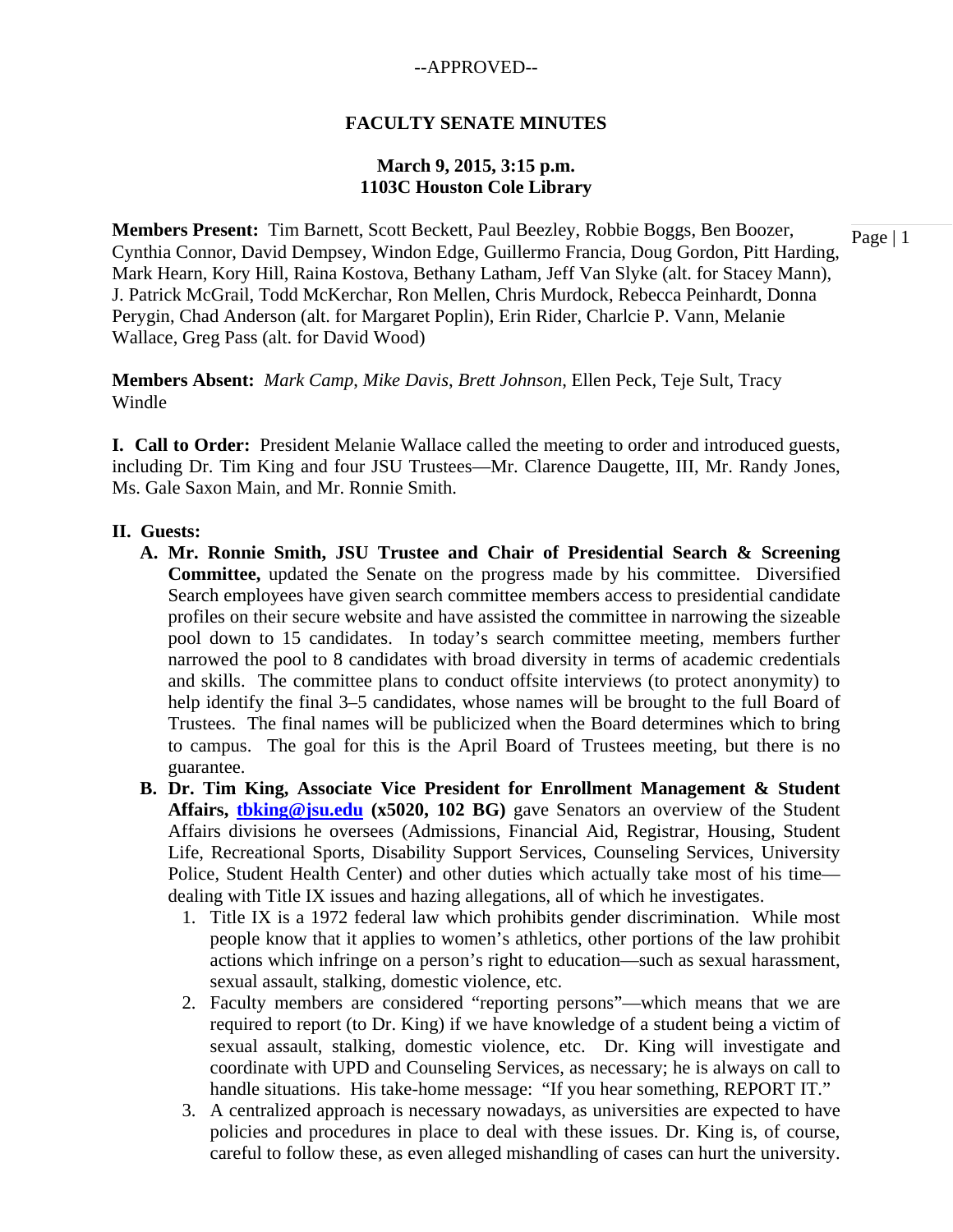The Office for Civil Rights (OCR) maintains a public website listing investigations of campuses where Title IX cases were allegedly improperly handled; if charges are substantiated, the university could be fined or lose federal funds.

and counselors, who meet at any time to assess situations and determine if there is  $\frac{1}{\text{Page } 2}$ 4. When asked whether JSU had an intervention team, he responded affirmatively that we have a Behavioral Concerns Team made up of faculty, staff, university police, an imminent concern.

- 5. When asked how faculty can help with regard to the other departments in his oversight, Dr. King responded that they all need our support—especially Admissions. It helps for faculty to view themselves as recruiters, having a positive attitude toward JSU wherever we go. He also stated that many of our students need "intrusive involvement" from us with regard to advising or even personal issues, as some students may not speak up and seek help.
- **C. Mr. Randy Jones, JSU Trustee,** asked to update Senators on progress the Board of Trustees has made on issues brought up during his first visit to the Faculty Senate four years ago.
	- 1. The Student Health Center partnership with Regional Medical Center has become a reality, resulting in extended hours, more doctors, and better recordkeeping.
	- 2. In response to concerns about the college readiness of our student population, the Trustees have raised the minimum ACT score requirement for unconditional admission and now have a minimum high school GPA requirement. He hopes that this will lead to greater retention and a higher graduation rate.
	- 3. Mr. Jones mentioned the recent agreement between the College of Nursing and RMC-Jacksonville to create a new respiratory therapy program with a state-of-theart simulation lab.

**III. Approval of Minutes**: The February 2015 meeting minutes were approved as amended, following a suggestion by Mr. Scott Beckett.

## **IV. Committee Reports**

 **Faculty Honors**—Dr. Ellen Peck reminded everyone of open nominations for university faculty awards; the deadline is March 21.

## **V. Unfinished Business:**

 A dedication ceremony for the tree and bench dedicated to Dr. Meehan will likely take place just prior to our April meeting.

## **VI. New Business:**

 Dr. Paul Beezley asked Dr. Wallace to thank the Physical Plant staff and whomever else was involved in completing the sidewalk between Merrill Building and Stone Center, as well as Sodexo for the food truck stationed in the Stone Center parking lot.

## **VII. Announcements:**

- A Wellness Wednesday meal will be offered Mar. 11 in 118 East Mason Hall; the cost is \$7 for faculty and reservations can be made by calling x5054.
- The JSU Technology Fair has been rescheduled for March 13.

**VIII. Adjournment:** The meeting was adjourned at 4:10 p.m.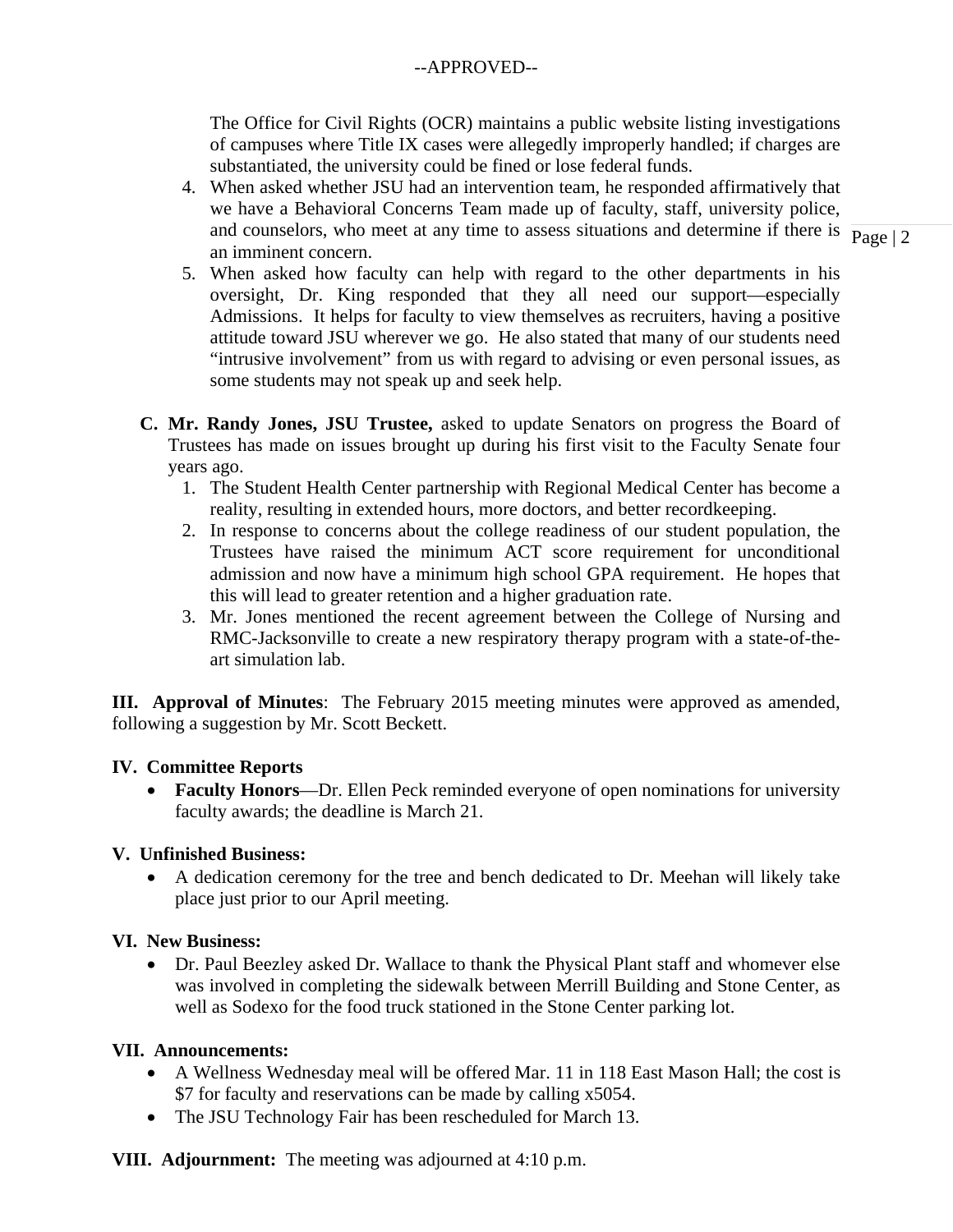## **FACULTY SENATE MINUTES**

### **April 13, 2015, 3:15 p.m. 10B Houston Cole Library**

**Members Present:** Tim Barnett, Paul Beezley, Robbie Boggs, Ben Boozer, Cynthia Connor, David Dempsey, Windon Edge, Guillermo Francia, Doug Gordon, Pitt Harding, Kory Hill, *Brett Johnson*, Raina Kostova, Bethany Latham, Jeff Van Slyke (alt. for Stacey Mann), J. Patrick McGrail, Todd McKerchar, Ron Mellen, Chris Murdock, Ellen Peck, Donna Perygin, Erin Rider, Charlcie P. Vann*,* Melanie Wallace, David Wood

**Members Absent:** Scott Beckett, *Mark Camp*, *Mike Davis*, Mark Hearn, Rebecca Peinhardt, Margaret Poplin, Teje Sult, Tracy Windle

**I. Call to Order:** President Melanie Wallace called the meeting to order and introduced:

**II. Guest: Mr. Gordon Stone, Executive Director of the Higher Education Partnership (HEP)**, reported on current affairs of our state government of interest to institutions of higher education and on his organization's efforts to work for our interests in Montgomery.

- The state budget is the primary concern for HEP. Governor Bentley has proposed a 3.5% increase for universities, along with additional revenue generators, mainly for the general fund, which is in real trouble. There has been little support in the Senate, but Stone believes that the actual budget will be somewhere between the Governor's and the Senate's versions and that universities may see some increase in funds.
- One issue is that the Rolling Reserve Act, which requires the budget to be based on a 15 year revenue average to avoid proration, would not allow for much budget increase. There may be an attempt in the legislature to tweak this act to give more budgeting flexibility when revenue increases, which would help universities.
- Alabama will continue to struggle until taxes are less sensitive; 60% of education funds come from income taxes, so we need to grow more jobs with college degree requirements, which would help grow the economy and income tax revenue. We are currently heavily invested in automotive and aeronautical manufacturing, with limited upward growth potential, so we need to get legislators to look beyond these sectors. The HEP is involved in research that would show that investing in universities (the largest single industry in Alabama) helps to create more "higher incomes," which, in turn, helps the economy and tax revenue.
- Stone continues to help spread the message of the importance of Alabama's 14 public universities, just as he has throughout his 18 years working with the HEP. Legislators are supportive but cautious, as many have a predetermined policy in mind but lack much information about higher education. Stone agreed that constituents' talking to individual legislators was helpful, but it's even more important to talk to legislative leaders to change their thinking as they lead policy changes.
- The HEP sponsored a successful Higher Education Day in Montgomery on April 9. Stone commended our SGA President, Brett Johnson, who served as Chairman of the Student Presidents Council and spoke at Higher Education Day.
- Stone encouraged anyone who had not already joined the partnership to do so by visiting the HEP website  $\leq$  www.higheredpartners.org  $\geq$ .
- **III. Approval of Minutes**: The March 2015 meeting minutes were approved.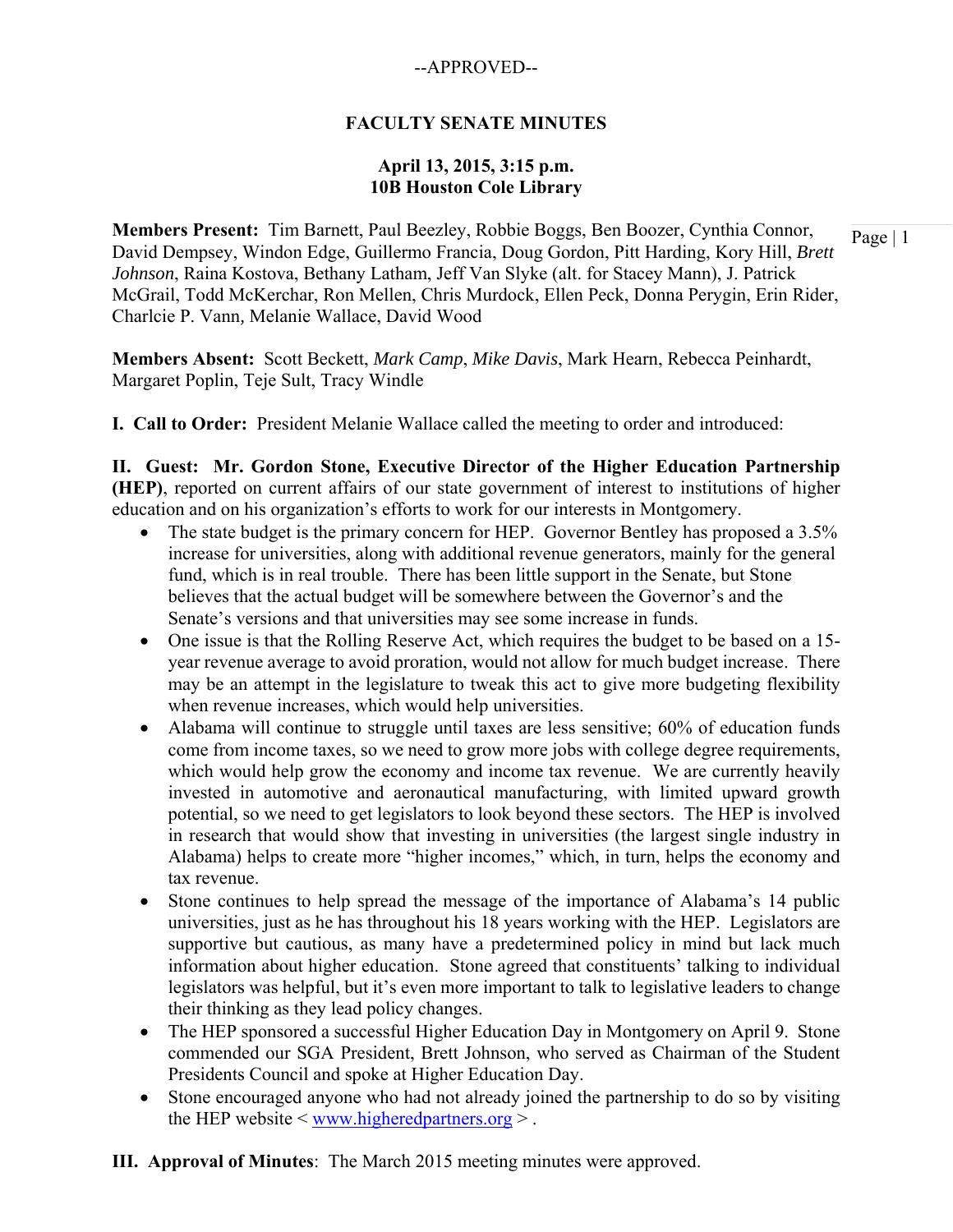## **IV. Committee Reports**

 **Honors—**Dr. Ellen Peck said that the committee would meet briefly after today's Senate meeting to narrow down the nominations and name award recipients. They are working toward implementing an electronic submission process and clarifying the submission requirements.

Page | 2

- **Elections—**Nominations are still open for Vice President/President-Elect, Secretary, and Historian of the Senate. Dr. David Dempsey, Secretary, named the Senators who were up for re-election this year and reminded them to arrange for departmental elections this month, communicate the results to him and Dr. Wallace, and bring newly elected Senators to the May Faculty Senate meeting.
- **President's Report**:
	- o University Council approved a new policy requiring student self-reporting of prior criminal charges/convictions (in order to meet federal requirements).
	- o Electronic cigarettes/vaping will be added to the existing smoke-free policy.
	- o The new Director of Human Resources will begin work on May 1.
	- o Dr. Wallace asked Dr. Windon Edge to discuss the Committee Guidelines for Investigative Functions, created by the Executive Committee to clarify Senate committee functions. According to Senate bylaws, committee investigations occur at the instruction of the Faculty Senate, and these guidelines suggest that committee chairs notify and consult with the Executive Committee prior to proceeding with investigations, in order to best develop a strategy and avoid duplication. The Faculty Senate President should be copied on any official request, but should not be copied on an unofficial (individual) request for information.

# **V. Unfinished Business:**

- Dr. Wallace asked for nominations for Senate officers and remarked that nominations would remain open until the May meeting.
	- o Vice President/President-Elect: Dr. Chris Murdock was nominated (by Ms. Robbie Boggs)
	- o Secretary: Ms. Bethany Latham was nominated by Dr. Windon Edge. Ms. Latham asked about her current duties as Webmaster, but it was determined that she could certainly continue to serve in that appointed position, though it is not necessarily a part of the Secretary's job.
	- o Historian: Dr. Stacey Mann self-nominated.

# **VI. New Business:**

- Dr. Pitt Harding brought up concerns about the Academic Calendar, especially the shortchanging of Monday evening classes. Dr. Wallace will ask again about getting more faculty representation on the university calendar committee.
- Dr. Paul Beezley thanked Dr. Wallace for her service on the Presidential Search Committee.
- A dedication ceremony was held today for the tree and bench placed by the Faculty Senate in honor of outgoing university President Meehan.

## **VII. Announcements:** none

**VIII. Adjournment:** The meeting was adjourned at 4:46 p.m.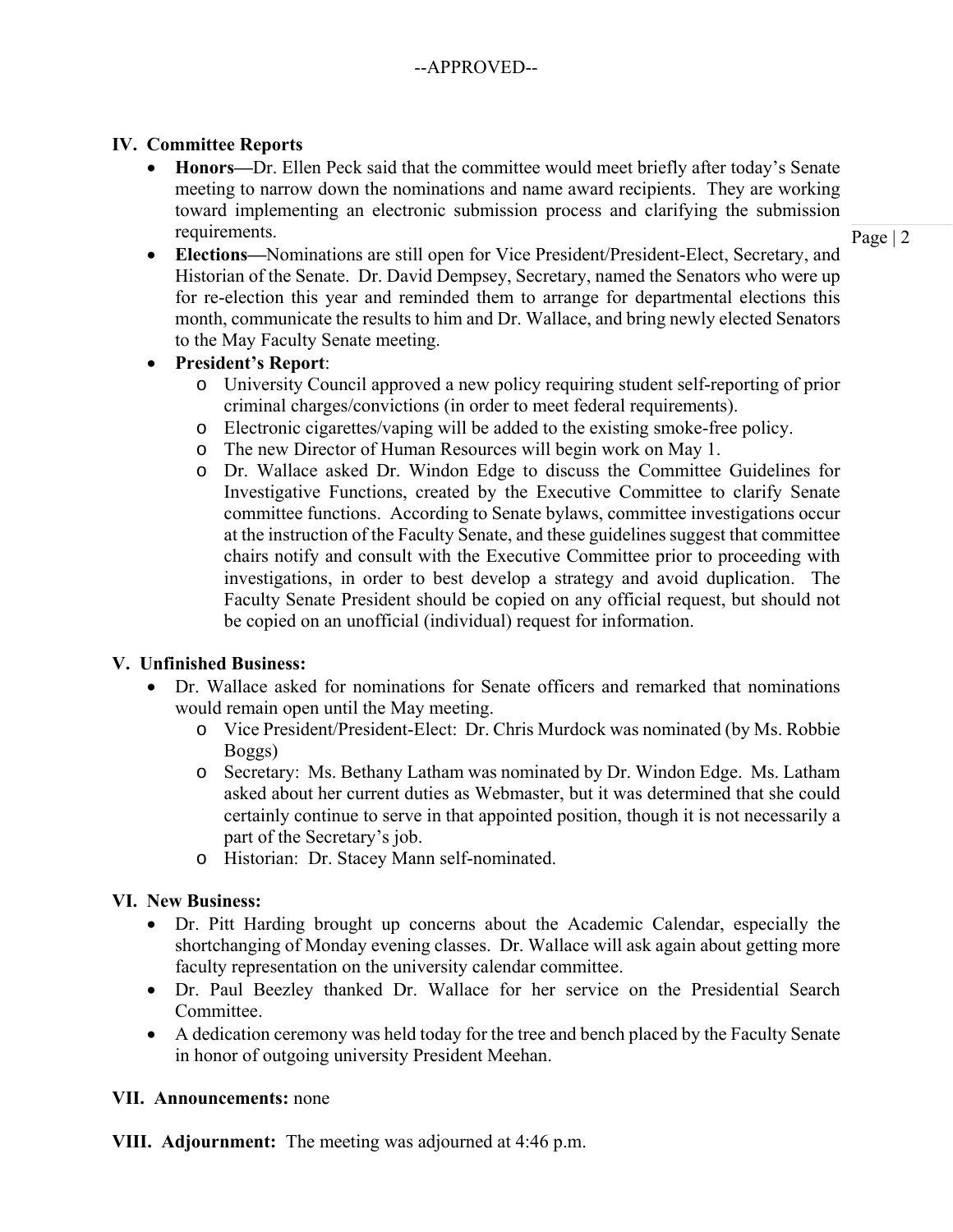## **FACULTY SENATE MINUTES**

## **May 11, 2015, 3:15 p.m. 1103C Houston Cole Library**

**Members Present:** Tim Barnett, Scott Beckett, Robbie Boggs, Ben Boozer, Cynthia Connor, David Dempsey, Windon Edge, Guillermo Francia, Doug Gordon, Pitt Harding, *Brett Johnson*, Raina Kostova, Bethany Latham, Stacey Mann, J. Patrick McGrail, Todd McKerchar, Ron Mellen, Chris Murdock, Ellen Peck, Rebecca Peinhardt, Donna Perygin, Teje Sult, Laurie Charnigo (sub. for Charlcie P. Vann)*,* Melanie Wallace, David Wood

**Members Absent:** Paul Beezley, *Mark Camp*, *Mike Davis*, Mark Hearn, Kory Hill, Margaret Poplin, Erin Rider, Tracy Windle

**I. Call to Order:** President Melanie Wallace called the meeting to order and thanked Senators for their service this year.

**II. Approval of Minutes**: The April 2015 meeting minutes were approved.

### **III. Unfinished Business:**

- Nominations and election of Senate officers for 2015–16: Dr. Wallace presented current nominations and asked for any further nominations (there were none); she then asked candidates to speak briefly before Senators voted on each office.
	- o **Vice President/President-Elect: Dr. Pitt Harding** (Assoc. Prof. of English) was elected; Dr. Chris Murdock was the other nominee.
	- o **Secretary: Ms. Bethany Latham** (Associate Professor, Library (Technical Services)) was elected, as she was the only nominee.
	- o **Historian: Dr. Cynthia Connor** (Asst. Prof. of Special Education) was elected; Dr. Stacey Mann was the other nominee.
- **Dr. Windon Edge** (Asst. Prof. of Nursing), outgoing Vice President/President-Elect, was installed as the new **President**.

### **IV. Committee Reports**

- **Honors—**Dr. Ellen Peck reminded everyone of the Faculty Awards ceremony the next day, May 12, and thanked her committee for their time and thoughtfulness during the award selection process.
- **SGA—Tyler Brown** was introduced as the new SGA President.
- **President's Report**: Dr. Wallace announced that:
	- $\Omega$  Dr. John M. Beehler had been selected as JSU's 12<sup>th</sup> President.
	- o Changes in per diem calculations had been recommended for out-of-state and international travel; University Council has not yet approved this.
	- o Faculty are reminded to make full use of *MyJSU* for up-to-date information.

### **V. New Business:**

- Dr. Tim Barnett asked that the Senate next fall investigate the costs and benefits of travel to China.
- Dr. Windon Edge presented a letter written to Mr. Jim Bennett, Chair of the JSU Board of Trustees, expressing appreciation for the well-executed Presidential search and request for faculty input, with special thanks to Mr. Ronnie Smith, Chair of the